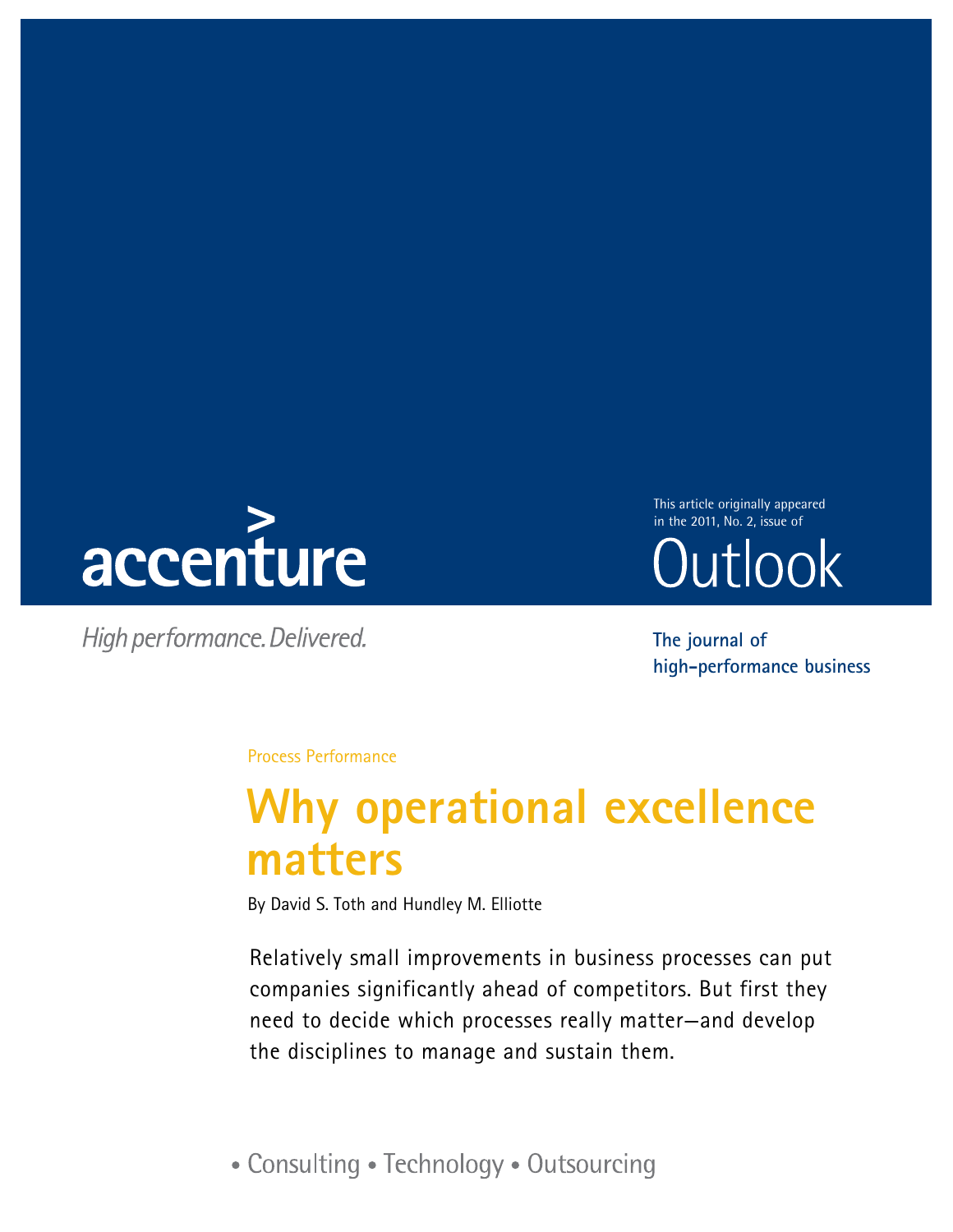Time was when product, service or structural innovations were sufficient to secure a company a place in the pantheon of leading global brands. No longer. In today's markets, competitors can swiftly copy or reverse-engineer the most gamechanging innovations; indeed, such one-time structural novelties as on line retailing are now commonplace.

Small wonder, then, that superior exe cution, which has ranked first among The Conference Board's top 10 CEO challenges since 2007, is becoming an increasingly critical differentiator and that companies are paying more and more attention to the business processes that make it happen.

Companies that combine the right operating model with superior execution are winners in good times and bad. They not only ride out recessions more successfully, they also emerge from them more quickly. As companies resume the quest for profitable growth and high performance in the upturn, they can no longer afford to ignore the role of process in delivering value to their customers.

Definitions of customer value will, of course, vary from company to company. For some, it's all about establishing a reputation as an innovator by being first to market; for others, it's a function of low cost or superior service support. For all, however, operational excellence in underlying business processes is critical to value delivery.

Accenture recently surveyed a wide range of industry leaders in the United States, the United Kingdom and Germany about the importance of process to their businesses (see sidebar, page 82). We found broad agreement among the respondents that performance improvements of as little as 9 percent or 10 percent in such key underlying processes as product launch, procurement and

customer service would differentiate their companies significantly from competitors.

What's more, if improved performance in key processes can be sustained, these companies confidently expect to be able to maintain a "process-based advantage" for a year, or even two.

So what's stopping them?

Our research also reveals a remark able degree of confusion about process—not only around issues of identification but also around questions of governance. Few compa nies actually know which specific business processes are critical to success: On average, across geogra phies, just 22 percent of our survey respondents could identify them with confidence.

In addition, a lack of alignment between senior and middle man agement plainly hampers improve ment efforts. While the C-suite regards a lack of talent as a key deficiency, for example, the middle managers who typically direct most improvement efforts com plain about insufficient resources. Meanwhile, there is a struggle to coordinate project management where the process improvement work is actually done—across func tional areas.

Although companies do seem to appreciate which functional areas matter most—sales and marketing and R&D topped our survey re spondents' list—we believe that the principal reason they have difficulty identifying key underlying process es is that they focus on these areas individually. The key to success is to recognize that most customer value is delivered cross-functionally and that, therefore, process excellence must be similarly cross-functional.

Bringing new products to market is not the sole responsibility of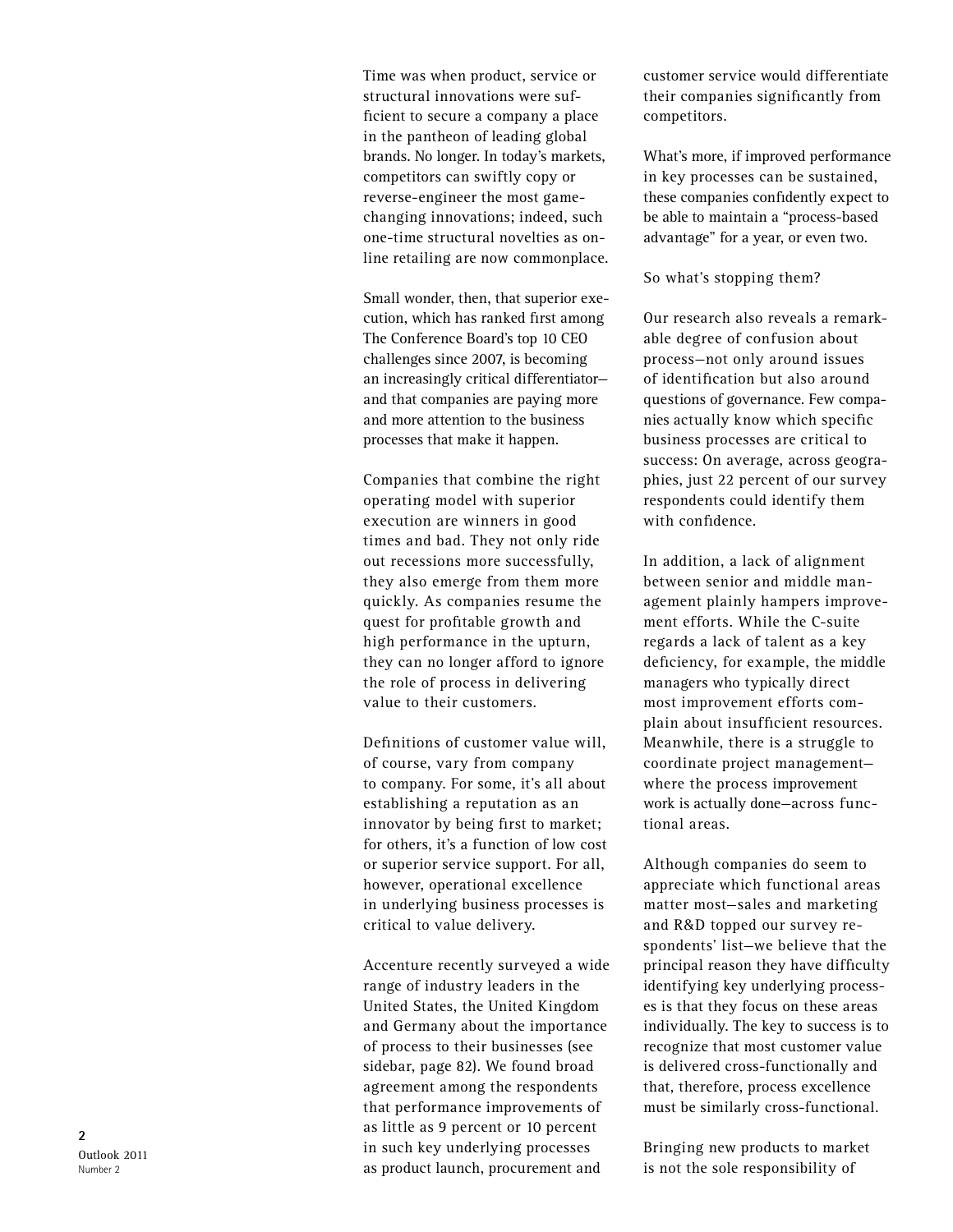R&D, for example. It also involves marketing to determine consumer needs, as well as product and portfolio management to ensure those needs are aligned with strategy downstream and effective supply chain management. It then needs marketing again to help ensure value delivery.

We call these cross-functional areas *value streams*. And only by identifying relevant value streams,

taking steps to reduce complexity in their underlying processes, transforming those processes in the right way and sustaining improvement through disciplined governance can companies realize the process-based advantage that drives superior execution and profitable growth.

Our experience suggests that getting process management right is a four-step journey.

## **1. Link strategy with execution**

By focusing on the three to five key value streams that support business strategy and financial objectives, this approach helps companies identify which underlying processes actually differentiate them from competitors. Additional advantages include better alignment between executive and middle management, more appropriately focused technology investments—and a much clearer, end-to-end vision of what constitutes superior execution.

Consider, for example, the case of a mobile broadband provider that wanted to improve the speed and efficiency of its technology rollouts across several different markets. The company knew that many functions were suboptimal; procurement, for example, was buying on an ad hoc basis, without proper purchase orders.

But it wasn't until value streams were defined and a workshop

brought together representatives of all concerned with execution from the people responsible for leasing land, through logistics specialists, to those who actually built the transmission towers—that the company was able to clearly identify the specific functional processes delivering value to customers, and was thus able to improve them.

Identifying and mapping key value streams in this way can help any company understand which processes are important and why. The results, moreover, can be a revelation. One leading US-based retailer, for example, knew that customercentricity was core to its value proposition. It still took value stream analysis to reveal that almost 60 percent of its processes were producing results (ease of doing business, for instance) that its customers simply did not value.

## **2. Eliminate unnecessary complexity**

Improving processes that are irrelevant to requirements is plainly a waste of time. But eliminating process complexity—the next step on the journey to a process-based advantage—can be challenging.

Many companies have achieved top-line growth by extending their product lines, customers and markets either organically or through acquisition. Oftentimes, however, earnings growth has failed to keep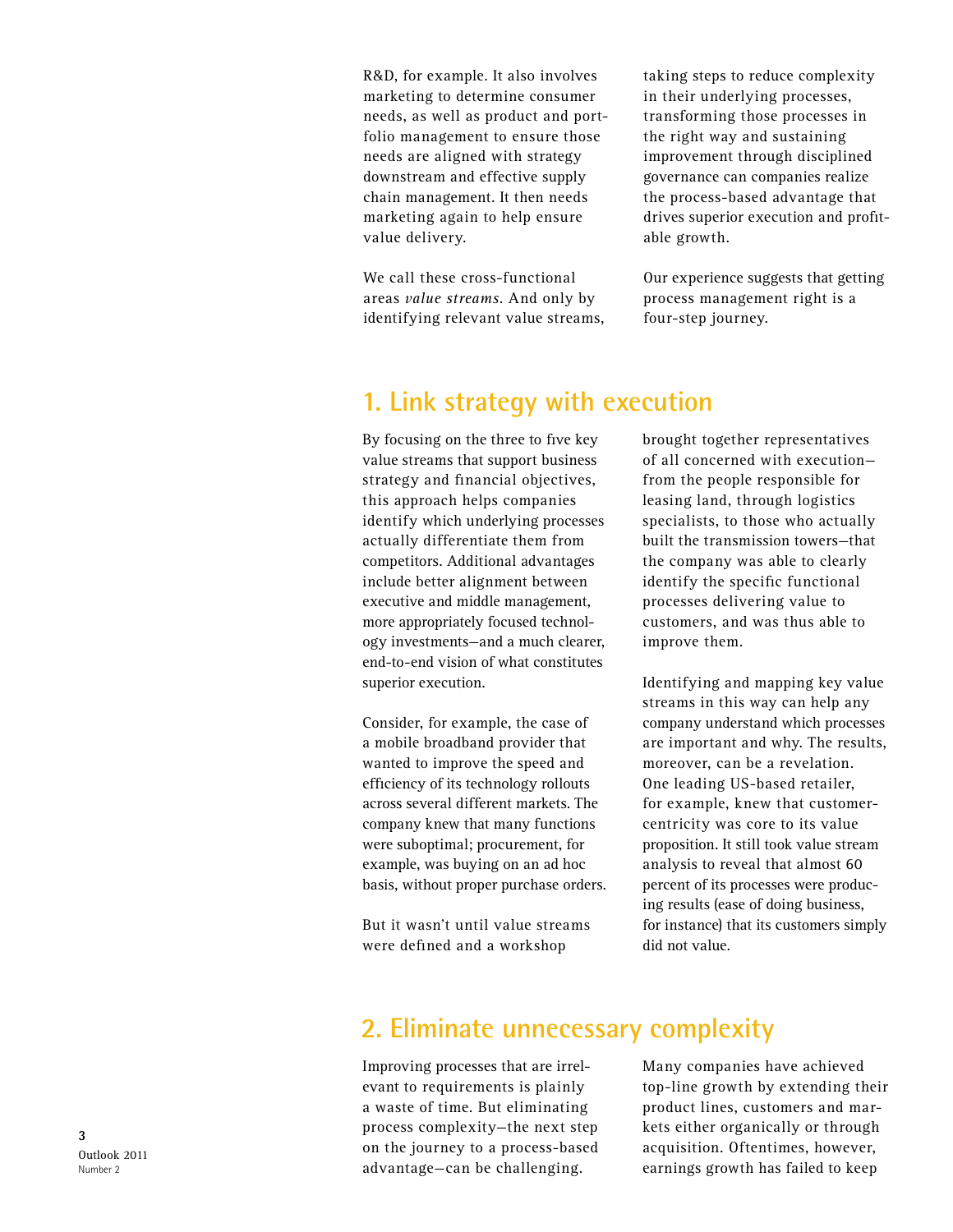pace—because expansion has resulted in duplicate or redundant processes that are destroying value rather than enhancing it.

Many companies, indeed, suffer from complexity on three fronts:

- duplication across a proliferation of business units that operate, in effect, autonomously (HR functions in every channel, for instance);
- a bloated product portfolio; and
- processes hampered by multiple handoffs and overwhelming volumes of reporting.

Understanding the costs of these complexities is an essential prerequisite to eliminating them. After completing its value chain exercise, one US-based retailer recognized, for example, that its infrastructure upgrades were out of alignment with the needs of execution. Numerous applications designed to help employees deliver products quickly and cheaply had to interact with a central IT system so complex that it was thwarting their efforts.

In fact, complexity on all three fronts was not only preventing the retailer from serving customers profitably, it was also handicapping the most basic business processes—to say nothing of the retailer's ability to respond swiftly to shifting customer preferences and execute new product and service strategies to drive future growth.

## **3. Transform in the right way**

Taking the right approach to improving suboptimal processes is as important as identifying the right processes to improve—and not all processes need to be improved in the same way. Deciding how to transform processes, which is the third step on the journey to process-based advantage, will depend on each individual company's strategic positioning and customer value proposition.

As a rule of thumb, Accenture defines processes as core, critical or differentiating—and companies need to assess the performance gaps across each type of process before deciding whether to standardize, optimize or innovate them.

In our experience, some 80 percent of an organization's processes are core to supporting execution and standardizing them can cut operating costs by close to 10 percent. Standardization also opens up opportunities for automation, as well as for structural changes such as centralization or offshoring,

which can reduce costs by an additional 70 percent.

We find, moreover, that operationally excellent enterprises tackle both structure and execution. And by blending both, they achieve true competitive advantages—the ability to drive growth while also reining in costs and improving efficiencies, for example.

For organizations in the throes of globalization, the benefits of standardization are especially striking. Take the case of a leading oil company that as a result of growth through acquisition was struggling to manage a host of legacy and inherited business processes. Many of these processes had been designed to differing standards in an industry where compliance with health, safety and environmental regulations is a major concern. By putting all its business process management on one simplified, streamlined technology platform, the company not only cut costs and boosted overall efficiency, it also

Outlook 2011 Number 2

**4**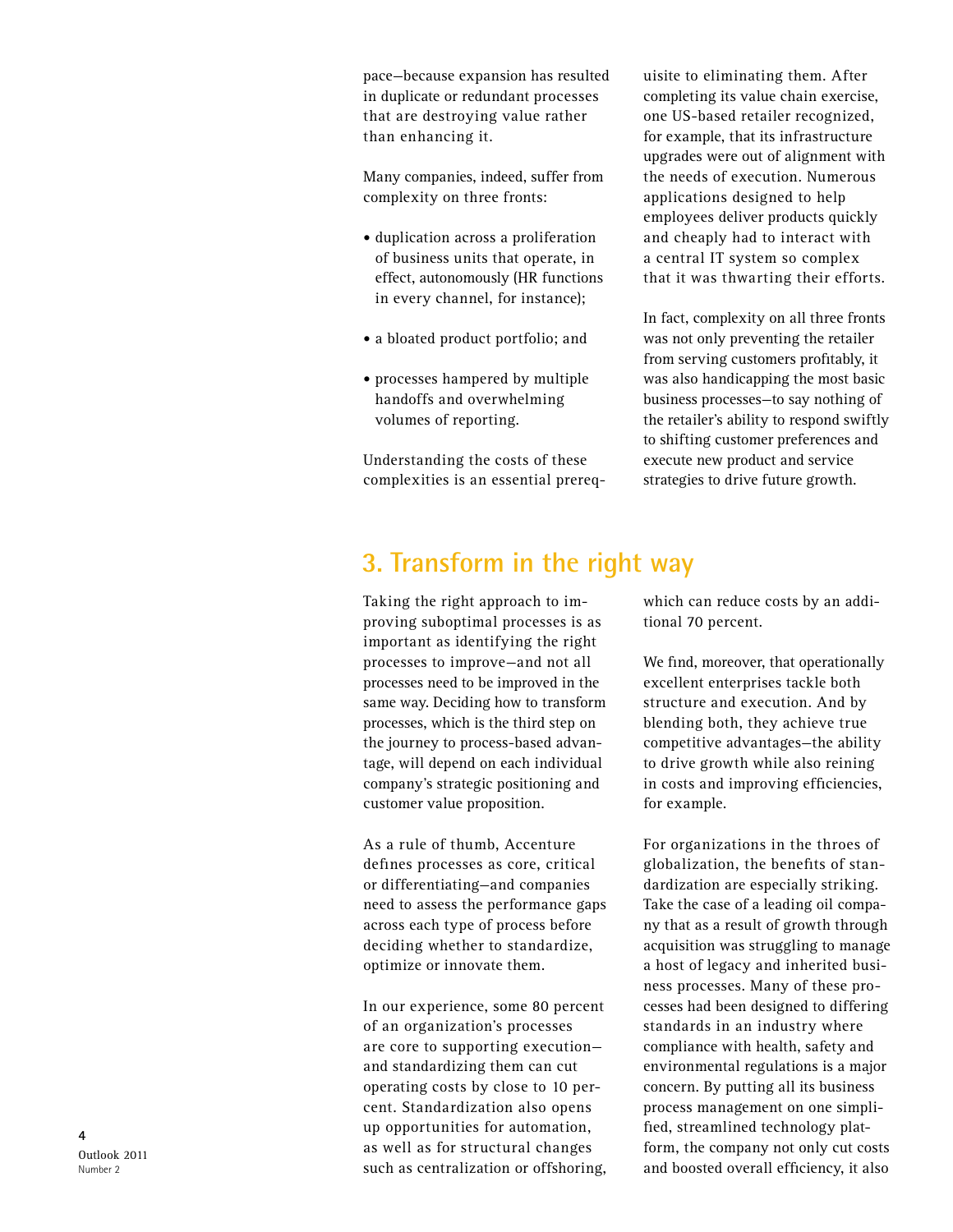#### **Transforming processes to enhance the customer experience**

A large electric company in the southern part of the United States is one of the biggest rate-regulated utilities in the country. It also has a reputation for high-quality, low-cost service.

Indeed, the company takes great pride in its long-held position as a top-quartile performer in national customer satisfaction rankings. So when the utility decided to deploy an advanced metering infrastructure—replacing traditional, manually read meters with "smart" meters across its entire service area of more than 4 million customers—it also resolved to ensure that the transformation would enhance its standing as a provider.

That, to be sure, was a tall order. As a way of improving efficiency, the transformation was to the long-term advantage of customers—in Accenture's experience, the typical starting point for most process innovation initiatives. But it also threatened to increase both the volume and complexity of meter readings. Smart meters, after all, not only establish immediate, two-way communication with the utility; customers

can also monitor their daily usage. And since different customers have different billing and service arrangements—some, for example, can sell surplus energy back to the grid—the level of data exceptions was likely to rise exponentially.

The utility swiftly recognized that both better service and cost control depended on redesigning operational processes in such a way as to take optimal advantage of cross-functional process synergies (see story).

By completely redesigning its customer connect and disconnect, monitoring and billing processes along "lean" principles, the company has effectively preempted the process complexity that could have compromised its obligation, as a regulated utility, to put customers before profit.

That's not all. Thanks to a business process repository that holds all activities as readily accessible "objects" in a database, the utility's business process improvements are also sustainable in the long term.

enabled more viable expansion in the future.

It may be necessary to optimize core processes—the 15 percent of processes we define as critical—if one or more of them are significantly underperforming. When a Canadian utility decided to reduce the overall costs of its new business sales effort, for example, the company discovered serious inefficiencies in its critical municipal permit payment process. Optimizing the process—applying

Lean Six Sigma approaches and tools to identify and mitigate variation and waste, thereby ensuring that payments were conducted in parallel rather than serialized—helped cut more than \$14 million from the company's \$90 million total process expenditure.

Process innovation, on the other hand, is usually necessary only when the 5 percent or so of processes that are truly differentiating are seriously floundering.

### **4. Sustain process improvement**

Ensuring that process improvements are continuous and sustainable is the final step on the journey to process-based advantage. And in our experience, it hinges, crucially, on three distinct aspects of governance: a formalized process improvement capability in the workforce; an appropriate structure to guide employees' efforts, maintain competency and track

value; and the right technology to monitor progress.

The oil major, for example, has created a center of excellence to act as a single internal source of high-quality business process management services. The center provides process owners with process modeling services and conducts modeling workshops.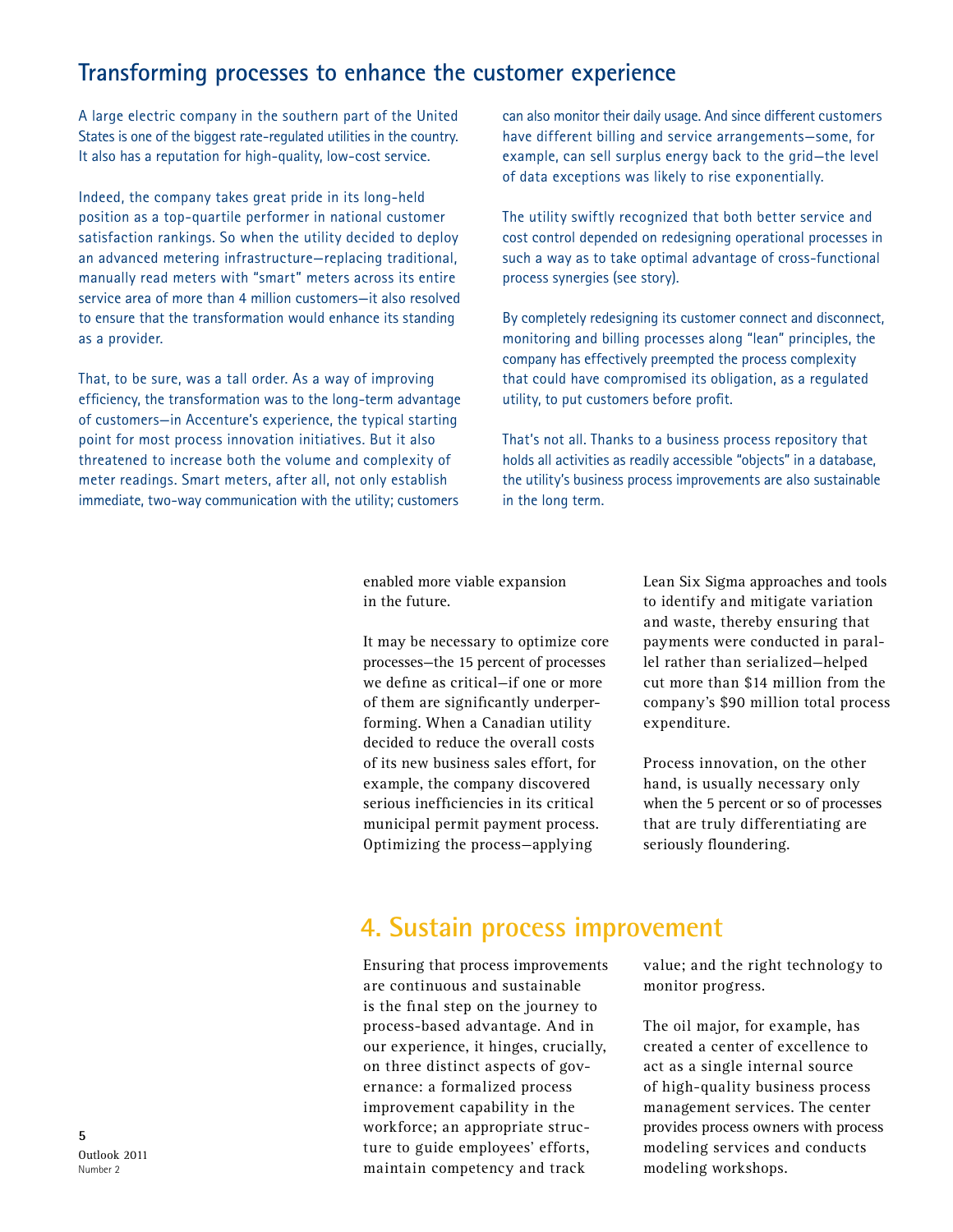#### **About the research**

Accenture conducted 178 web surveys among companies in the United States (105), the United Kingdom and Germany (73 in total) to understand the role and importance of process in the success of their business and to determine if they had the capabilities to implement process improvements.

Some 28 percent of our respondents represented the electronics and high-tech industries; 25 percent were from consumer products; and the remaining 48 percent were split evenly between financial services and communications and telecommunications. About 56 percent of respondents had total annual global revenues of less than \$10 billion, while the rest had more.

The program has generated cost savings and efficiencies by allowing the company to rationalize its business process management staff and establish a single point of contact for process improvement initiatives. Moreover, the company's globally standardized approach to business process management helps ensure that it enjoys a uniform level of process quality regardless of where it operates.

One leading European consumer products company, meanwhile, is using a centralized database, or business process repository, to ensure sustainable process management improvements that will help harmonize the globalization of its operations. And a large Southern US electric utility's process improvements—the result of a total and virtually all-encompassing transformation of the utility's customer experience (see sidebar, page 5)—are now company assets, available via a business process repository to anyone in any business function who requires access to them.

The transparency inherent in business process repositories and centers of excellence is the cornerstone of sustainable process improvement. Indeed, such long-term assets are a hallmark of process-based advantage and thus, of course, superior execution.

Our survey found that fewer than half of participating companies maintain process expertise in a central repository at the enterprise level, and that even fewer use centers of excellence (less than 30 percent). But it also revealed that a minority of respondents that could actually identify which business processes really matter to them were also more likely to maintain process expertise in a center of excellence—just as they were also more likely to consider their process performance levels to be better than industry benchmarks, or to boast better financial performance than their competitors.

Turning processes into drivers of long-term competitive advantage will require a combination of determination, discipline and dedication. For most companies, it will also involve radical cultural changes that few will find painless.

The rewards, however, in terms of effectiveness, efficiency and predictability, will be well worth the effort.